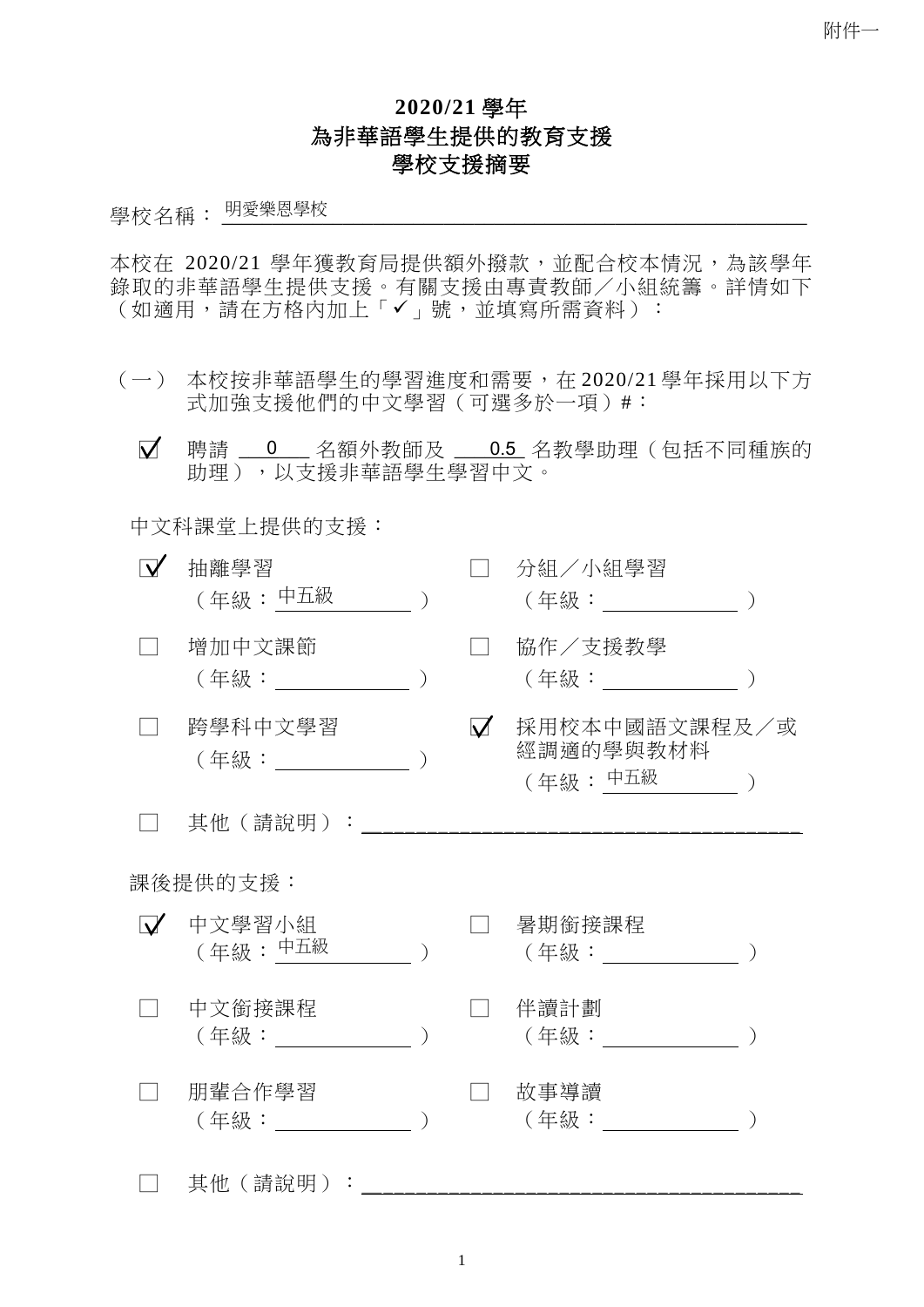- (二) 本校建構共融校園的措施包括(可選多於一項)#︰
	- □ 翻譯主要學校通告/學校網頁的重要事項
	- □ 舉辦促進文化共融/提高多元文化及宗教敏感度的活動(請說 明): \_\_\_\_\_\_\_\_\_\_\_\_\_\_\_\_\_\_\_\_\_\_\_\_\_\_\_\_\_\_\_\_\_\_\_\_\_\_\_\_\_\_\_\_\_\_\_\_\_\_\_\_\_\_\_\_\_\_\_\_\_ 透過舉辦多元活動,包括以話劇欣賞、分享會、出外參觀等,幫助非華語學生 體驗中國傳統文化。同時亦可讓其他學生接觸不同少數族裔的文化,一起建設一個<br>———————————————————— \_\_\_\_\_\_\_\_\_\_\_\_\_\_\_\_\_\_\_\_\_\_\_\_\_\_\_\_\_\_\_\_\_\_\_\_\_\_\_\_\_\_\_\_\_\_\_\_\_\_\_\_\_\_\_\_\_\_\_\_\_ 文化共融的校園。
	- □ 提供機會讓非華語學生在校內或校外與華語同儕一起學習和交流 (例如安排非華語學生參與制服團隊或社區服務)(請說明):

\_\_\_\_\_\_\_\_\_\_\_\_\_\_\_\_\_\_\_\_\_\_\_\_\_\_\_\_\_\_\_\_\_\_\_\_\_\_\_\_\_\_\_\_\_\_\_\_\_\_\_\_\_\_\_\_\_\_\_\_\_

\_\_\_\_\_\_\_\_\_\_\_\_\_\_\_\_\_\_\_\_\_\_\_\_\_\_\_\_\_\_\_\_\_\_\_\_\_\_\_\_\_\_\_\_\_\_\_\_\_\_\_\_\_\_\_\_\_\_\_\_\_

\_\_\_\_\_\_\_\_\_\_\_\_\_\_\_\_\_\_\_\_\_\_\_\_\_\_\_\_\_\_\_\_\_\_\_\_\_\_\_\_\_\_\_\_\_\_\_\_\_\_\_\_\_\_\_\_\_\_\_\_\_

\_\_\_\_\_\_\_\_\_\_\_\_\_\_\_\_\_\_\_\_\_\_\_\_\_\_\_\_\_\_\_\_\_\_\_\_\_\_\_\_\_\_\_\_\_\_\_\_\_\_\_\_\_\_\_\_\_\_\_\_\_

□ 其他措施(請說明):

- (三) 本校向非華語學生家長推廣家校合作的措施包括(可選多於一 項)#:
	- □ 聘請會說英語及/或其他語言的助理促進與非華語學生家長的溝通 □ 定期與非華語學生的家長討論其子女的學習進度(包括中文學習) □ 為非華語學生的家長提供有關其子女選校/升學/就業的資訊
	- □ 向非華語學生的家長解釋和強調子女學好中文的重要性
	- □ 其他措施(請說明):
- [#: 以上第(一)至第(三)部分所述的支援措施只供參考,學校會 因應每學年非華語學生不同的學習情況和需要,以及學校的資源 分配,調整有關支援措施。]

\_\_\_\_\_\_\_\_\_\_\_\_\_\_\_\_\_\_\_\_\_\_\_\_\_\_\_\_\_\_\_\_\_\_\_\_\_\_\_\_\_\_\_\_\_\_\_\_\_\_\_\_\_\_\_\_\_\_\_\_\_

\_\_\_\_\_\_\_\_\_\_\_\_\_\_\_\_\_\_\_\_\_\_\_\_\_\_\_\_\_\_\_\_\_\_\_\_\_\_\_\_\_\_\_\_\_\_\_\_\_\_\_\_\_\_\_\_\_\_\_\_\_

如就本校為非華語學生提供的教育支援有進一步查詢,請致電 2310-0440 與王耀偉主任聯絡。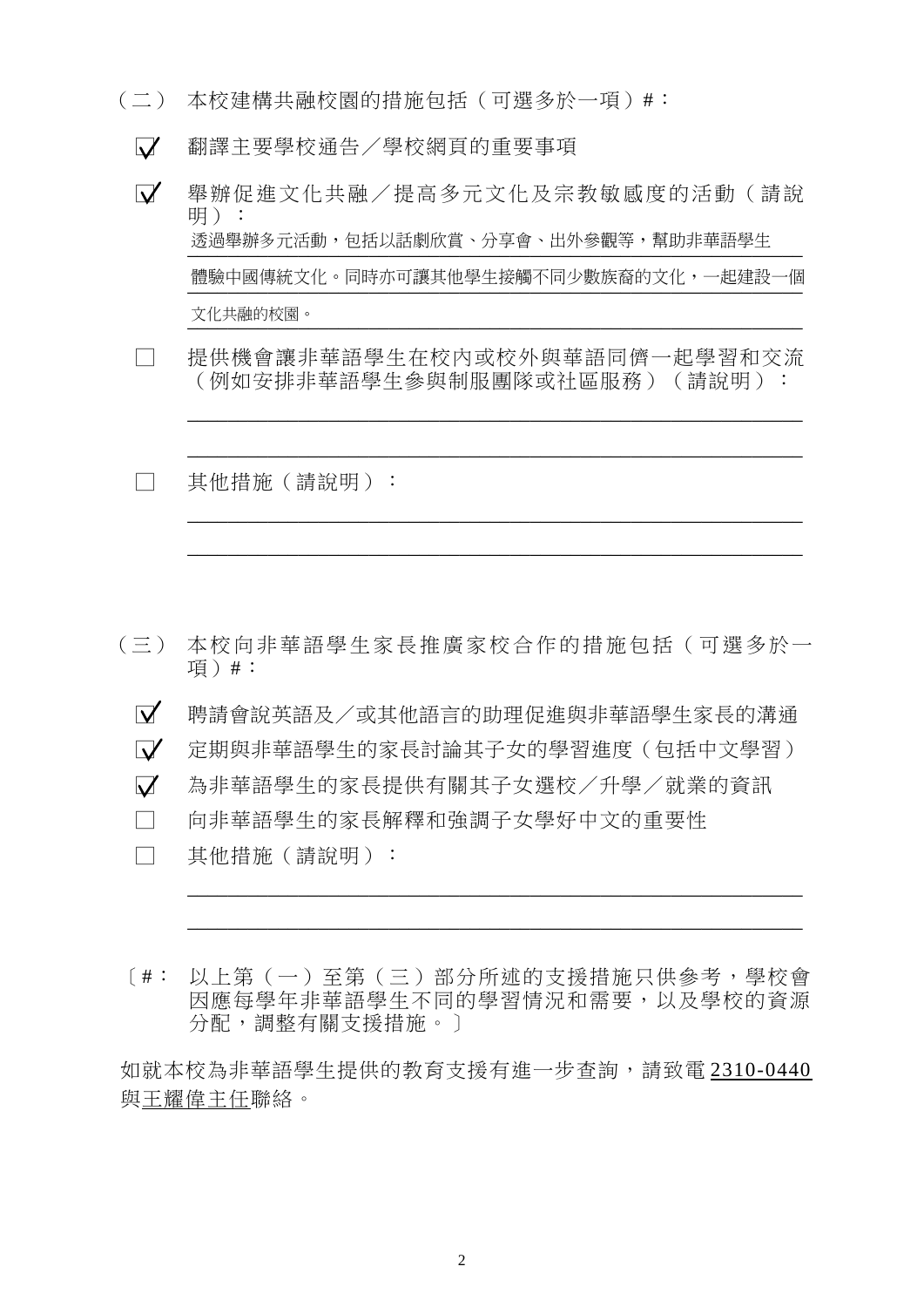## **Education Support Provided for Non-Chinese Speaking (NCS) Student(s) School Support Summary for the 2020/21 School Year**

Name of School: Caritas Mother Teresa School

Our school was provided with additional funding by the Education Bureau in the 2020/21 school year. With reference to school-based circumstances, we provided support for our NCS student(s) and assigned a dedicated teacher/team to coordinate relating matters. Details are as follows (if applicable, please put a tick in the box(es) and fill in the required information):

- (1) With reference to the learning progress and needs of NCS student(s), our school adopted the following mode(s) to enhance the support for learning of Chinese of NCS student(s) in the 2020/21 school year (one or more options can be selected)#:
	- $\nabla$  Appointing 0 additional teacher(s) and (including assistant(s) of different race(s)) to support the learning of Chinese of NCS student(s). 0  $0.5$  teaching assistant(s)

In-class support provided in Chinese Language lessons:

|   | Pull-out learning                         | Split-class/group learning                                    |
|---|-------------------------------------------|---------------------------------------------------------------|
|   | $(Level(s): S5$ )                         |                                                               |
|   | Increasing Chinese Language               | Co-teaching/In-class support                                  |
|   | lesson time                               | $(Level(s):$ $)$                                              |
|   | $(Level(s):$ $)$                          |                                                               |
|   | Learning Chinese across the<br>curriculum | Adopting a school-based Chinese<br>Language curriculum and/or |
|   |                                           | adapted learning and teaching<br>materials                    |
|   |                                           | $(Level(s): 55$ )                                             |
|   | Others (please specify):                  | <u> 1980 - John Stone, Amerikaansk politiker (</u>            |
|   | After-school/after-class support:         |                                                               |
| V | Chinese learning group(s)                 | Summer bridging course(s)                                     |
|   | (Level(s): S5                             |                                                               |
|   | Chinese bridging course(s)                | Paired-reading scheme(s)                                      |
|   | $(Level(s):$ (Level(s): (1)               | $(Level(s):$ (Level(s):                                       |
|   | Peer cooperative learning                 | Guided story reading                                          |
|   | $(Level(s):$ )                            | $(Level(s):$ (Level(s):                                       |
|   | Others (please specify):                  |                                                               |